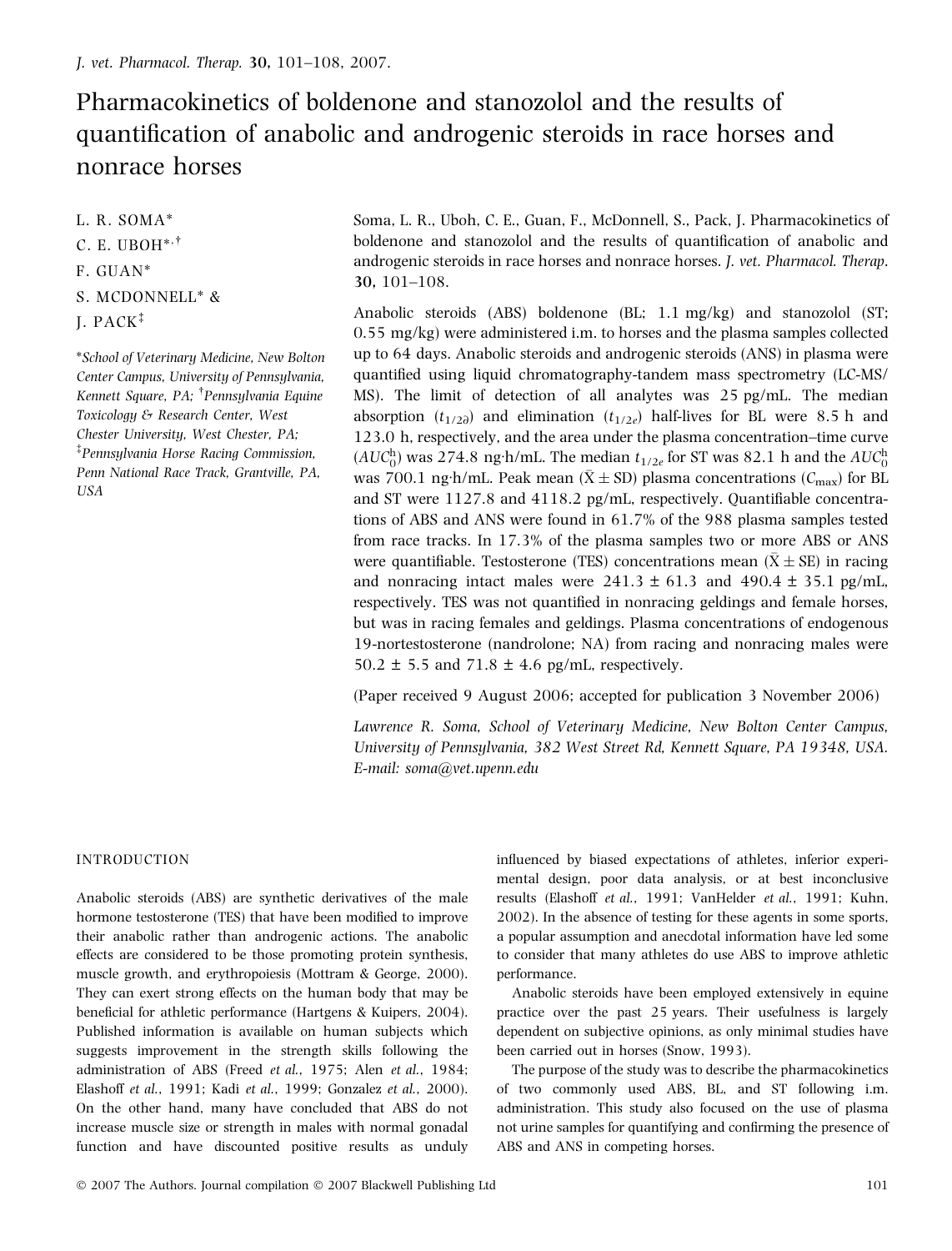#### METHODS

#### Experimental animals

The study was approved by the University of Pennsylvania Institutional Animal Care and Use Committee. Two groups of Thoroughbred horses were used. Boldenone (1,4-androstadien- $17\beta$ -ol-3-one) undecylenate was administered i.m. to seven Thoroughbred horses, six geldings and one female,  $7.1 \pm 1.9$ (SD) years old, and weighing  $517.4 \pm 50.8$  kg. Stanozolol (17methyl-2 $'H-5(\alpha)$ -androst-2-eno[3,2-c] pyrazol-17( $\beta$ )-ol) was administered to six Thoroughbred horses, four geldings and two females,  $8.5 \pm 2.5$  (SD) years old, and weighing  $567.2 \pm 43.9$  kg. A single dose of BL as undecylenate ester form (1.1 mg/kg) in sesame oil (Equipoise, Fort Dodge Animal Health, Fort Dodge, IA, USA) and ST (0.55 mg/kg; Red Cross Drugs, Blanchard, OK, USA) were administered i.m.. The stanozolol (ST) formulation was an aqueous suspension containing sodium chloride, polysorbate 80, paraben, water, and sodium carboxymethylcellulose.

Horses were brought into the stall 2 days before the experiment, remained housed for the first 48 h, and then were returned to pasture for the remainder of the study. The horses used were no longer actively racing but were otherwise in good health and were routinely de-wormed and vaccinated.

## Collection of administered samples

Prior to placing a 14 French catheter (Angiocath, Becton Dickinson, Sandy, UT, USA) into the jugular vein for collection of blood samples, the area was clipped, washed with sterile water and surgical soap (Chlorhexidine gluconate 4%, Purdue Fredrick Co., Stamford, CT, USA), and rinsed with bacteriocide (Chlorhexidine diacetate, Fort Dodge Health, Fort Dodge, IA, USA) and 70% isopropyl alcohol. The area of catheter placement was infiltrated with a local anesthetic agent (Lidocaine HCl 2%, Vedco, St Joseph, MO, USA). All studies started at 7 AM, blood samples were collected prior to the i.m. administration (0) and at 2, 4, 6, 8, 10, 12, 24, 36, 48, 72, 96, 168, 216, 264, 336, 408, 504, 600, 720, 864, 1032, 1200 and 1536 h (64 days) postadministration. After the initial 48-h sample collection period, samples were collected in pasture by direct venipuncture between 7 and 9 AM. Blood samples were collected in glass tubes containing potassium oxalate (20 mg) and sodium fluoride (25 mg), centrifuged (2500–3000 rpm or  $776-1318$  g) at 4 C for 15 min to obtain plasma and 2 mL aliquots of plasma were immediately frozen at  $-20$  °C and within 24 h were stored at  $-70$  °C until analyzed. Each aliquot was used once to eliminate any effects of freezing and thawing on the concentrations of BL and ST.

#### Collection of race track samples

Races for ABS and ANS testing were selected randomly and represented the blood samples from winning and other horses selected for testing from races at Pennsylvania Thoroughbred and Standardbred race tracks. Blood samples were collected in vacuum tubes (Monoject, Sherwood Medical, St Louis, MO, USA) containing potassium oxalate (20 mg) and sodium fluoride (25 mg). Track samples are refrigerated upon collection, remain refrigerated until shipped overnight. Plasma was then separated from red blood cells by centrifugation at the laboratory. Stability studies showed equine samples were stable for 24 h at ambient temperature and 13 days at  $4 \degree C$  (Guan *et al.*, 2005).

## Nonrace track samples

Samples available from on-going behavioral endocrinology projects and clinical service at The University of Pennsylvania were from stallions, mares, and geldings considered to be free of ABS treatment and were assayed for ANS for comparison with race track samples. These animals included Standardbred, Thoroughbred, warm-bloods, and pony breeds.

#### Quantification of ABS and ANS in equine plasma

Quantification of ABS and ANS in equine plasma was based on methods previously described by our laboratory (Guan et al., 2005, 2006). A sensitive liquid chromatography-tandem mass spectrometry (LC-MS/MS) method was used for detection, quantification, and confirmation of eight major ABS and ANS, boldenone (BL), ST, TES, nandrolone (NA), trenbolone (TRB), normethandrolone (NMH), methandrostenolone (METH), and the designer steroid tetrahydrogestrinone (THG) in equine plasma. The analytes were extracted from equine plasma using methyl t-butyl ether (MTBE), separated on a chromatography column (Ace  $C_8$  column,  $2.1 \times 50$  mm, Mac-Mod Analytical, Chad Fords, PA, USA), and detected by tandem mass spectrometry using multiple-reaction monitoring.

Analyses were performed using LC-MS/MS, consisting of a pump, in-line degasser, auto-sampler, and a triple-stage quadrupole mass spectrometer equipped with electrospray ionization probe (Thermo Electron Corporation, San Jose, CA, USA). The limit of quantification of the method was 25 pg/mL for all analytes. The limit of confirmation (LOC) for the ABS and ANS that specifically identify the analytes were the lowest concentration confirmable based on LC retention time and product ion intensity ratio for each analyte. The LOCs will vary based on the structure of the molecule and were 25 pg/mL for BL; 50 pg/mL for NMH, NA, and METH; and 100 pg/mL for TES, THG, TRB, and ST.

Standard Operating Procedures employed by our laboratory for quantification of the analytes meet requirements for accreditation by the American Association for Laboratory Accreditation and ISO 17025 International Guidelines. The method is sensitive, reproducible, and fast for quantification of ABS and ANS in equine plasma.

#### Pharmacokinetic analysis

Plasma concentration vs. time curve for each horse was analyzed using standard linear compartmental analysis following the i.m.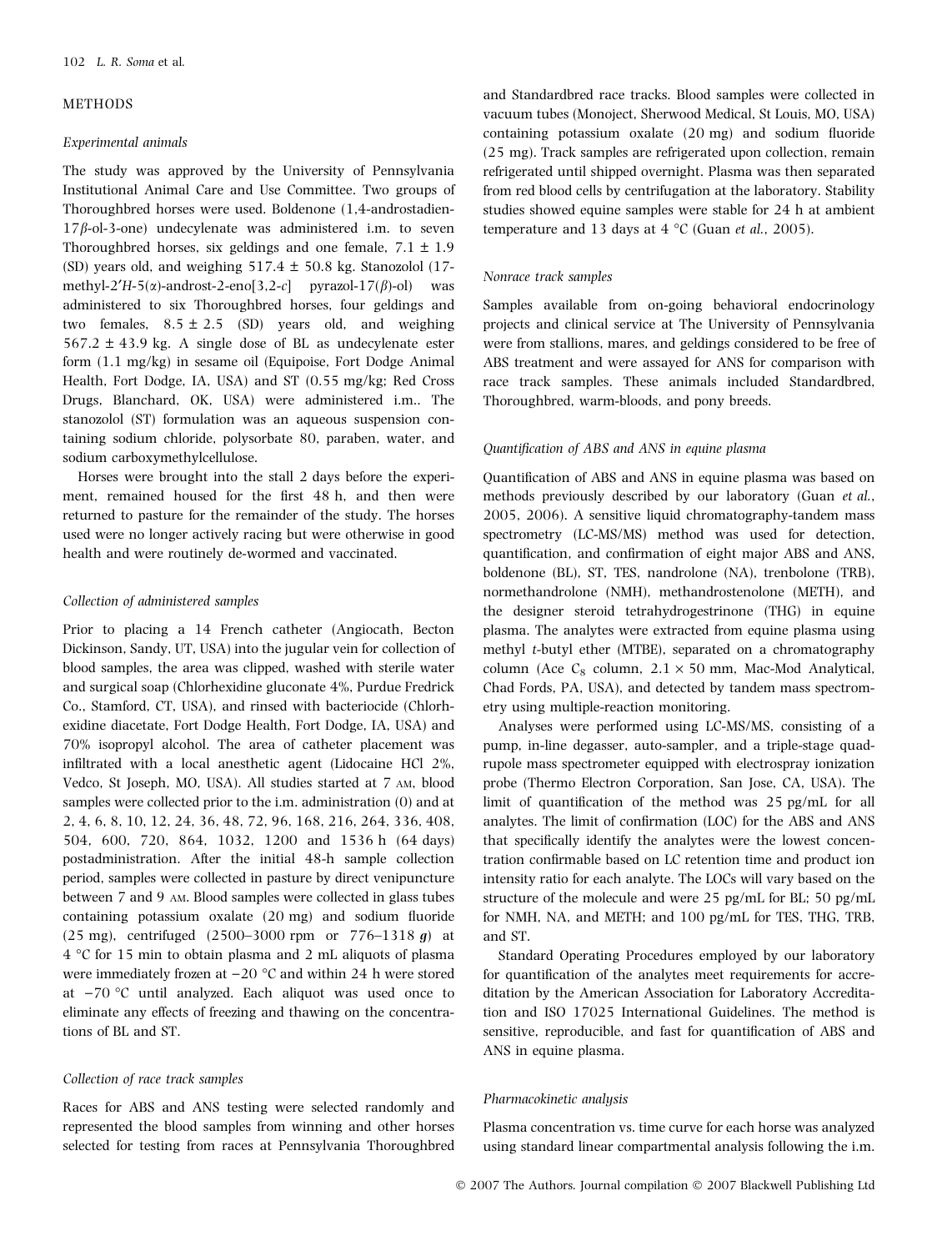injection of BL and ST (Boston et al., 1981; Wastney et al., 1999; Stefanovski et al., 2003). A two-compartment absorption and elimination model was used to describe the pharmacokinetics of BL, where  $k_a$  and  $k_e$  were absorption and elimination rate constant, respectively [Simulation, Analysis and Modeling Software (SAAM), http://www.WinSaam.com]. Stanozolol was fitted to a one-compartment elimination model.

The weights  $W(K)$  applied in this study, used the fractional standard deviation (FSD) of the data, and were in the form  $W(K) = 1/C \times QO(K)^2$ , where QO(K) is the kth observed datum and C was an initially assigned FSD. The weights applied are proportional to the inverse of the QO. The FSD is the SD of the estimate of a parameter divided by the estimate of the parameter. As the fitting process continues the assigned FSD was lowered and the data refitted. Following each fit the FSD was calculated and fitting process repeated until the improvement in the sums of squares of the last iteration was <1%. In the FSD weighting scheme the smaller data points more heavily influence the fit.

The absorption  $(t_{1/2\partial})$  and elimination  $(t_{1/2e})$  half-lives were calculated as the natural log (base<sub>2</sub>) divided by  $k_a$  and  $k_e$ fractional rate constants. The  $AUC_0^{\text{h}}$  of BL and ST from 0 to last hour was calculated by the trapezoid rule. Time to maximum plasma concentration  $(T_{\text{max}})$  and the maximum plasma concentration  $(C_{\text{max}})$  were determined directly from the experimental data.

#### Statistical analysis

Pharmacokinetic parameter estimates of BL and ST were expressed as median and range and plasma concentrations were expressed as mean  $(\bar{X})$  and standard deviation. Nonparametric Wilcoxon and Kruskal–Wallis rank sum test was used for statistical comparisons of pharmacokinetic parameters (Powers, 1990) and ANOVA was used for parametric analysis (JMP Version 4.0, SAS Institute Inc., Cary, NC, USA). Significance was indicated when  $P < 0.05$ . The ABS and ANS concentrations from track and nontrack samples were expressed as  $\bar{\text{X}}$  and standard error.

#### RESULTS

#### Boldenone

Absorption from the muscle injection site and subsequent decline of the plasma concentration–time curve of BL was described by a two-compartment absorption and elimination model (Fig. 1). Estimates of the pharmacokinetic parameters are shown in Table 1. BL was quantifiable in all seven horses at 30 days with a mean plasma concentration of  $58.5 \pm 16.5$  pg/mL. BL was still quantifiable in three of seven, two of seven, and one of seven horses at days 43, 50 and 64, with mean plasma concentrations of  $46.2 \pm 10.7$ ,  $42.6 \pm 3.7$  and  $27.0$  pg/mL, respectively. The mean FSD of the BL estimated fractional rate constants was  $0.026 \pm 0.018$ .



Fig. 1. Plasma concentration of boldenone (BL) following i.m. injection of 1.1 mg/kg. Solid line is the best fit for BL plasma concentration from individual horses. The data points represent the mean and standard deviation of seven horses.

Table 1. Pharmacokinetic parameter estimates [median and range following a single i.m. injection of boldenone (1.1 mg/kg) and stanozolol  $(0.55 \text{ mg/kg})$ 

| Parameter             | Median              | Range             |
|-----------------------|---------------------|-------------------|
| Boldenone             |                     |                   |
| $k_a$ (/h)            | 0.082               | $0.024 - 0.715$   |
| $t_{1/2\lambda}$ (h)  | 8.48                | $1.1 - 28.9$      |
| $k_e$ (/h)            | $0.0056*$           | $0.0026 - 0.0063$ |
| $t_{1/2e}$ (h)        | 123.0               | 109.2–265.1       |
| $AUC0h$ (ng·h/mL)     | $318.1^{\dagger}$   | 214.8-438.4       |
| $C_{\rm max}$ (ng/mL) | $1027.0^{\ddagger}$ | 679-1704          |
| $T_{\rm max}$ (h)     | 144                 | $48 - 192$        |
| Stanozolol            |                     |                   |
| $k_e$ (/h)            | $0.009*$            | $0.007 - 0.012$   |
| $t_{1/2e}$ (h)        | 82.1                | $59.0 - 99.5$     |
| $AUC_0^h$ (ng·h/mL)   | $700.1^{\dagger}$   | 510.8–900.7       |
| $C_{\rm max}$ (ng/mL) | $3796.5^{\ddagger}$ | 3469-5889         |
| $T_{\rm max}$ (h)     | 168                 |                   |

 $k_a$ , fractional absorption rate constant;  $k_e$ , fractional elimination rate constant;  $t_{1/2\partial}$ , absorption half-life;  $t_{1/2e}$ , elimination half-life;  $AUC_0^{\text{h}}$ , area under the plasma concentration–time curve, 0 to last hour;  $C_{\text{max}}$ , maximum plasma concentration;  $T_{\text{max}}$ , time to maximum plasma concentration.

Significant difference:  $*P < 0.002$ ;  $^{\dagger}P < 0.001$ ;  $^{\dagger}P < 0.001$ .

#### Stanozolol

Absorption from the muscle injection site and subsequent decline of the plasma concentration–time curve of SL was described by a one-compartment elimination model (Fig. 2). Estimates of the pharmacokinetic parameters are shown in Table 1. There was a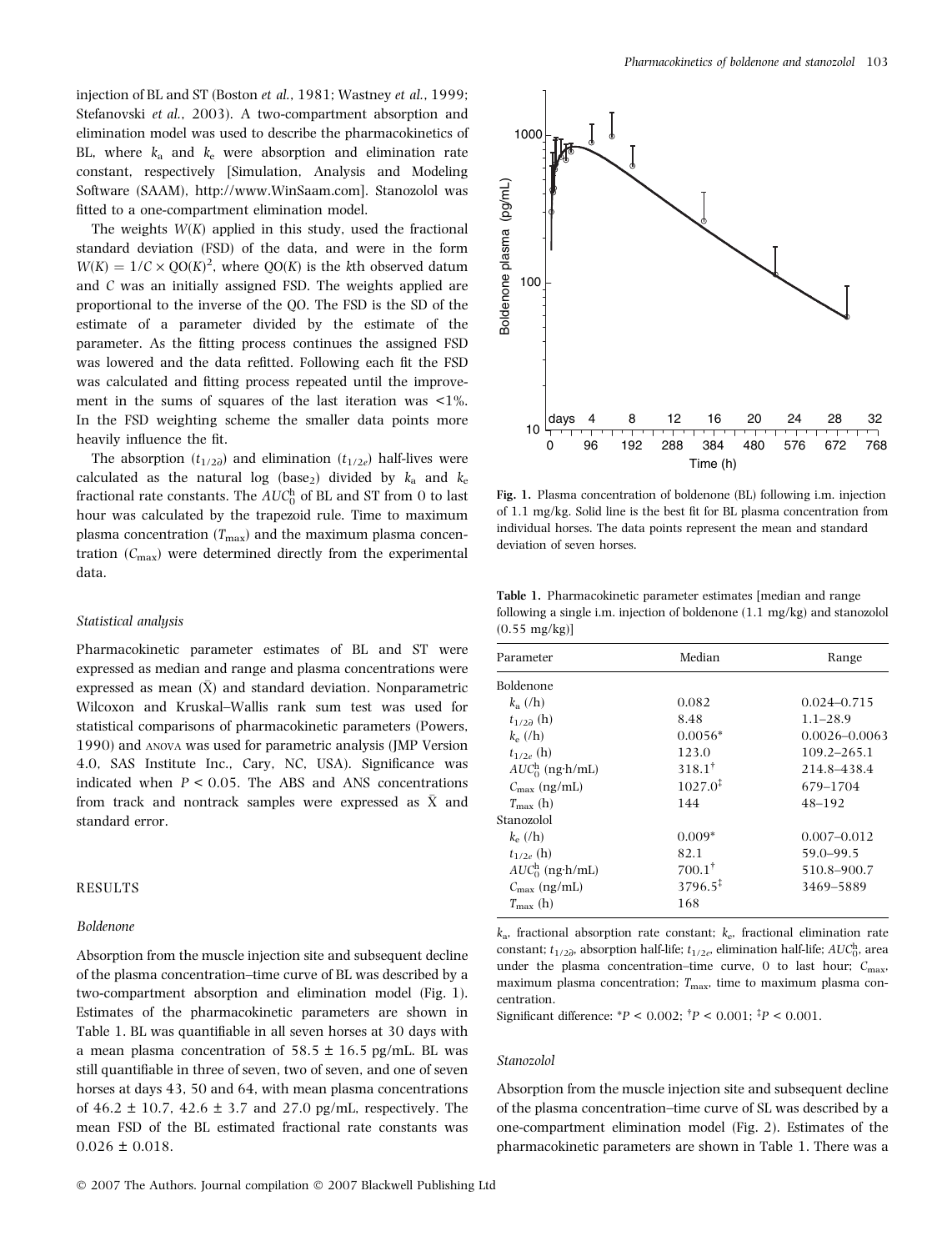

Fig. 2. Plasma concentration of stanozolol (ST) during absorption and elimination phase following i.m. injection of 0.55 mg/kg. Solid line is the best fits for elimination of ST from plasma. Data represents the mean and standard deviation of six horses.

rapid absorption of ST from injection site noted at the 2- and 4-h measurement periods with mean plasma concentrations of  $2461.7 \pm 961.6$  and  $1788.3 \pm 719.6$  pg/mL, respectively. There was a subsequent decline in plasma concentrations, between 6 and 96 h. Mean plasma concentration during this period was  $1107.9 \pm 141.2$  pg/mL. Plasma concentrations were at their highest at 168 h (day 7) at  $4118.2 \pm 889.5$ , followed by a decline to  $65.4 \pm 17.3$  at 720 h (day 30). Stanozolol was still quantifiable in two horses at 864 h (day 36) and in one horse at 1032 h (day 43). The mean FSD of the ST estimated fractional rate constants was  $0.010 \pm 0.003$ .

#### Track samples

Plasma samples from PA Thoroughbred and Standardbred race tracks were tested for ABS and ANS. Of the 988 plasma samples tested 610 (61.7%) had quantifiable concentrations of an ABS or ANS (Fig. 3). Of these 610 plasma samples 106 samples (17.3%) had two or more quantifiable ABS or ANS. The designer steroid tetrahydrogestrinone and the ABS mibolerone and methandrostenolone were not detected. Fifty-four of the racing horses screened were identified as intact males (Table 2). Testosterone mean plasma (±SE) concentration in racing females and geldings was 912.8 ± 226.5 pg/mL.

#### Nonrace track horses

Plasma samples (121) for the measurement of TES and NA were collected from 30 nonracing stallions 2 years and older between May 2002 to June 2004 (Table 2). There was a statistically significant  $(P < 0.001)$  seasonal variation in the plasma



Fig. 3. Box plot of the plasma concentration range of anabolic steroid (ABS); boldenone (BL), stanozolol (ST), trenbolone (TRB), and normethandrolone (NMH). Each box contains 50% of the measured concentrations with the median. The top and bottom of each box mark the limits of ±25% of the variable population. The extending lines are the minimum and maximum concentration. Individual points (open circles) are outliers. The number of ABS quantified in each group is indicated.

Table 2. Plasma concentrations of testosterone (TES) and nandrolone (NA) from racing and nonracing intact males ( $\bar{X} \pm SD$ )

| Horses<br>groups | Number of<br>samples | TES (pg/mL)        | Number of<br>samples | $NA$ (pg/mL)             |
|------------------|----------------------|--------------------|----------------------|--------------------------|
| Racing           | 54                   | $241.3 \pm 61.3^*$ | 37                   | $50.2 \pm 5.5^{\dagger}$ |
| Nonracing        | 30                   | $490.4 \pm 35.1^*$ | 24                   | $71.8 \pm 4.6^{\dagger}$ |

Significant difference between horses groups:  $*P < 0.001$ ;  $^{\dagger}P < 0.004$ .

concentration of TES. Samples collected in May and June had plasma concentration of  $722.9 \pm 47.7$  pg/mL compared with  $225.8 \pm 21.2$  pg/mL in samples collected in September, December, and January. Nandrolone was not quantified in all plasma samples from the intact males (Table 2). No quantifiable concentrations of TES or NA were present in 47 plasma samples collected from six nonracing geldings and 38 mares.

## DISCUSSION

Considerable information is available on the metabolism of ABS and TES in the horse, including detection, identification, and excretion of ABS metabolites in urine (Houghton, 1977; Houghton & Dumasia, 1979, 1980; Dumasia et al., 1983; Houghton et al., 1984, 1986; Weidolf et al., 1988; Teale & Houghton, 1991). Similar information is available from studies in humans (Shimazaki, 1994; Schanzer et al., 1996; Vos et al.,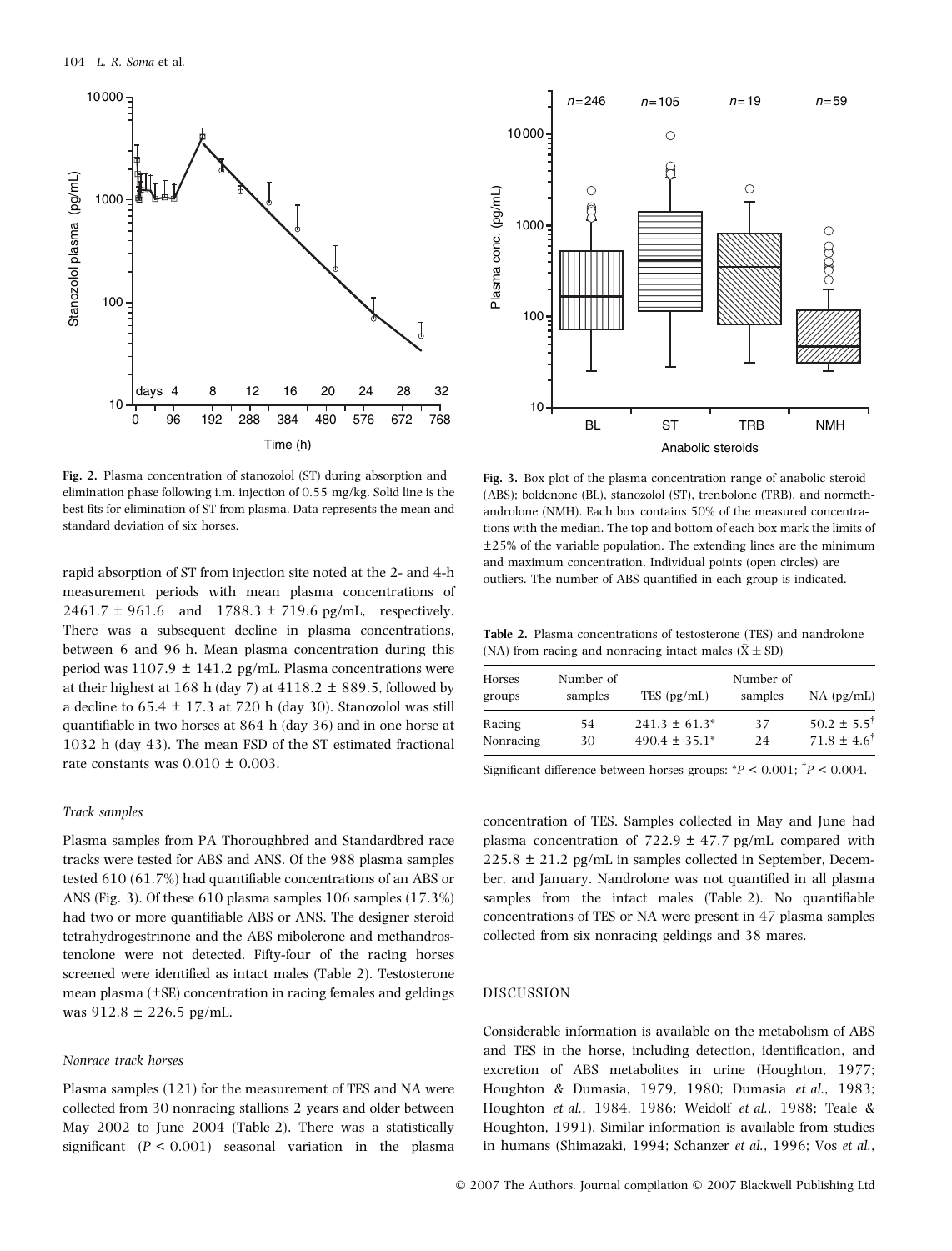2002; Tseng et al., 2005). However, limited information is available on the pharmacokinetics and plasma concentrations of ABS in the horse and other species. The analytical method that we developed and reported enables quantification of plasma ABS and ANS for use in PK studies and forensic testing.

Radioimmunoassay was used for monitoring plasma concentrations of NA in the dog (Macdougall & Jondorf, 1989). Nandrolone phenylpropionate was detected by radioimmunoassay in both plasma and urine of the horse approximately 12– 13 days following a single injection and the detection period was increased to approximately 23–25 days following weekly injections (Chapman et al., 1982).

The results of this study showed an extended period of elimination with  $t_{1/2e}$  of 123.0 h and 82.1 h, for BL and ST, respectively. The prolonged elimination and short absorption phase suggest a 'flip-flop model' in which the elimination was determined by the rate of transfer of BL and ST from the injection site to plasma. The longer elimination in the case of BL was related to the undecylenate and sesame oil formulation and its possible slow hydrolysis in muscle tissue. The rapid absorption of ST (Fig. 2) followed by a slower absorption for up to 96 h was an unexpected pattern, but may have related to the aqueous suspension. The ST in solution was absorbed rapidly and the suspended material was absorbed more slowly over time.

In published studies plasma NA concentrations were influenced by different esters and injection sites, with higher and earlier peaks following the administration of phenylpropionate ester, compared with the decanoate ester. From these results, the investigators concluded that vehicle, side chain ester, the injection site, and the volume of NA in oil had an influence on bioavailability (Minto et al., 1997). It is probable that the absorption rate of the esters from the injection depot is the ratelimiting process in the pharmacokinetics of these compounds (van der Vies, 1993). The peak plasma concentrations of ST occurred in all horses at 168 h postadministration and were apparently related to the collection schedule. As a result of the absorption pattern of ST, describing the kinetics of the absorption was difficult and had little value, therefore only the terminal half-life was determined for ST which was significantly shorter than BL.

The benefits of the therapeutic use of ABSs remain questionable and numerous side effects have been reported in the horse (Beroza, 1981). Possible therapeutic value of ABS described in an older veterinary pharmacology textbook include the correction of tissue-depleting process after systemic disease, malnutrition, parasitism, or wasting disease of old age; to speed tissue repair following surgery or trauma; to promote nonspecific stimulation, increase appetite and vigor (McDonald, 1977). A more current veterinary pharmacology textbook does not discuss ABSs from a therapeutic point of view, but only from the regulatory aspects (Sundlof, 2001). Many practicing veterinarians attest to the gains in physical strength, stamina, and mental attitude when used in performance horses. This especially true in horses that have gone off-feed, and have a 'stale' or 'sour' attitude. The apparent improvement in athletic performance may be more of a change in behavior and

aggressiveness than any specific effects on the physiologic parameters that affect performance.

Administration of TES or ABS to castrated male horses was based on the perception that castration will lead to reduction in muscle mass and other changes which may be reversed by the administration of ANS or ABS (Blanchard, 1985). However, experimental evidence to substantiate these anecdotal observations was not substantive or at best conflicting.

Nandrolone phenylpropionate given in conjunction with a training program in Thoroughbred geldings did not result in changes in muscle fibers when compared with the control group of horses without the ABS (Nimmo et al., 1982). Measurement of body weight, nitrogen retention, and plasma urea following the administration of NA phenylpropionate failed to demonstrate consistent anabolic effects in resting horses (Snow et al., 1982a). Similarly, in a crossover study no changes in body weight, body measurements, hematology, plasma and urine chemistry, or evidence of improved racing performance in racing horses were found; behavioral changes attributed to the drug were observed for at least 6 weeks after the cessation of treatment (Snow et al., 1982b). Trotters treated with NA showed increased aggression, red blood cell volume, and percentage of type II fibers, but no measurable changes in exercise performance (Hyyppa et al., 1994). A similar observation was reported in 2-year-old trotters in training following the administration of BL (Thornton et al., 1991). Nandrolone administration increased the rate of muscle glycogen repletion after exercise that suggests a shorter recovery period following a race (Hyyppa, 2001). Scientific opinions in this area range from mixed to some improvement in performance in mares and geldings treated with NA or BL (Stihl, 1968; Dawson & Gersten, 1978), to equivocal results (Dietz et al., 1974).

Deleterious effects of ABS administration reported in humans, include sterility, gynecomastia in males, acne, balding, psychological changes, and increased risks of heart disease, liver neoplasia, sudden cardiac death, and a reduction in certain immune responses (Hughes et al., 1995; Sullivan et al., 1998). Impairment in reproductive function in fillies and stallions attributable to the administration of ABS has been suggested (Maher et al., 1983; Blanchard, 1985). Sperm count and mobility, scrotal size, and testicular parenchyma in stallions were affected by administration of exogenous TES (Berndtson et al., 1979; Squires et al., 1981). Adrenal insufficiency was diagnosed in a gelding that had received monthly injections of ST for 8 years. Findings in this horse suggest that ABSs may influence the hypothalamic-pituitary axis in horses (Dowling et al., 1993).

The impetus for testing for ABS and ANS was the common knowledge of the use and the observation made by the commission veterinarians of prerace aggressive behavioral problems in many horses. Behavioral effects following the administration of ABS and ANS have been supported by a number of studies. In female horses large doses of exogenous TES eventually caused total suppression of all reproductive activity and the development of stallion-like behavior and aggression (Turner & Irvine, 1982). Following the administration of ABS to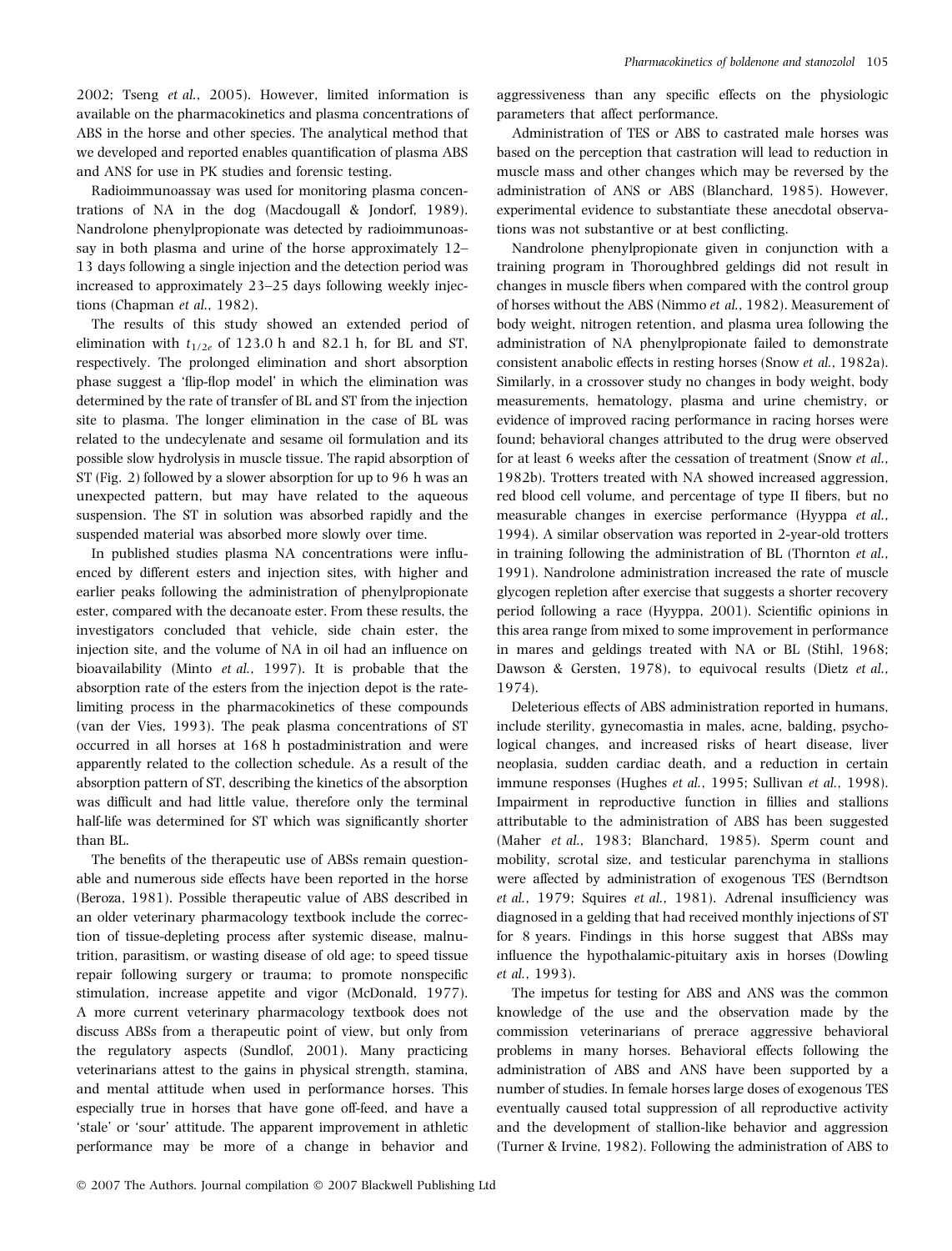geldings and mares, the authors observed many aspects of stallion behavior that indicated residual androgenic activity of ABS (Snow et al., 1982a). A number of studies in mares have established that ABSs and TES treatment induce stallion-like behavior characterized by teasing, mounting, and aggressive behavior toward other horses (McDonnell et al., 1986, 1988). Administration of ABS did not result in increase in growth and size of the horse when compared with controls (Maher et al., 1983). Subtle arguments have been made that TES may be beneficial in horses that have been gelded, thereby returning these horses to prior behavior and performance status. This argument has not been substantiated and is certainly not valid for administration to mares.

Testing of blood samples from PA tracks was a survey of the use of ABS and ANS and the concentrations reported do not indicate dose or frequency of administration, but does confirm the rather extensive use of ABS in racehorses in the US. Boldenone, ST, and TES were the three most commonly quantified anabolic–androgenic steroids (ANS). Some of the race track horses that tested positive for TES were intact males and the plasma concentration of TES and NA were significantly lower than those of the nonrace track intact males (Table 2). The lower concentrations of TES and NA in racing intact males may be related to several factors; track survey was conducted (January though April 2004) in the months when the concentrations are expected to be lower, the general lack of breeding stimulus, many of these males had one or more quantifiable ABS, and athletic competition can also influence TES concentrations in the male (Tremblay et al., 2004). Anabolic steroids administered to intact males would contribute to the lower TES concentration.

In nonrace track and race track males 19-nortestosterone (NA) was quantified confirming the observations of others in which plasma samples collected from testicular and jugular veins of intact males demonstrated a testicular secretion of 19 nortestosterone that is synthesized in the testis (Benoit et al., 1985; Dintinger et al., 1989). In mares, 19-norsteroids as intermediates have also been detected in follicular fluid (Shimazaki, 1994).

Nandrolone was not detected in nonrace track geldings or mares, and therefore, its presence in racing geldings or mares was due to exogenous administration of NA. Other possible sources of NA are human nutritional supplements containing 19-norandrostenedione and 19-norandrostenediol that can alter the 19-norsteriod urine profile in the horse (Russell & Maynard, 2004). The impact of the nutritional supplements on circulating biologically active NA and long-term effects are unclear in the horse (Dehennin et al., 2002). Nutritional supplements containing dehydroepiandrosterone and androstenedione are weak androgens. A change in the urine androgen profile of the mare and gelding and transient increase of circulating free TES was reported suggesting possible conversion to more potent TES anabolic/androgenic action by these supplements (Dehennin et al., 2001).

The enzymatic hydrolysis of equine urine samples from the intact male horse resulted in the detection of 19-norandrost-4ene-3,17-dione and 19-nortestosterone. This may be due to an artifact of the analytical processes and decarboxylation solvolysis procedure on precursors found in urine (Houghton et al., 2004). This process is unlikely to occur in plasma due to the absence of enzymatic hydrolysis and the more gentle procedure used for the extraction of ABS and ANS from plasma.

Basal plasma concentrations of TES in horses with one or two testes ranged from 65 to 1600 pg/mL (Cox et al., 1973) and a relationship between plasma TES concentration and age, breeding season and harem size was suggested (Khalil Ashraf et al., 1998). Our sampling of nonrace track intact males showed a similar range of plasma concentrations of TES.

To date, the United States appears to be the only country with most horse racing jurisdictions ignoring the presence of ABS, compared with European and Asian counterparts that monitor and issue stiff penalties for the use of ABS in equine athletes. Anabolic steroids were added to the list of controlled substances in 1991 under the Anabolic Steroids Control Act. Certain veterinary products fall under this act and have been reclassified as Schedule III drugs. These include BL, mibolerone, ST, TES, and trenbolone and their esters and isomers (Sundlof, 2001). Despite these restrictions ABS are easily obtained.

As a result of the long elimination time, the regulation of ABS would be difficult in parts of the United States where interstate movement of horses from one race track to another is common. Based on this pattern of racing and movement of horses from one state to another, it is important that the control be regionalized or nationalized. The results of this study suggest the withdrawal period may be >6 weeks, a period greater than a minimum of 42 days withdrawal period that was suggested over 25 years ago (Chapman et al., 1982).

### ACKNOWLEDGMENTS

Supported by the Pennsylvania Horse and Harness Racing Commissions and in part by the Pennsylvania Standardbred Horseman Association at Pocono Downs.

The authors thank Anne Hess, Donna Telies, and Fengyu Hao for their excellent technical assistance.

## **REFERENCES**

- Alen, M., Hakkinen, K. & Komi, P.V. (1984) Changes in neuromuscular performance and muscle fiber characteristics of elite power athletes self-administering androgenic and anabolic steroids. Acta Physiologica Scandinavica, 122, 535–544.
- Benoit, E., Garnier, F., Courtot, D. & Delatour, P. (1985) Radioimmunoassay of 19 nortestosterone. Evidence of its secretion by the testis of the stallion. Annales de Recherches Veterinaires, 16, 379–383.
- Berndtson, W.E., Hoyer, J.H., Squires, E.L. & Pickett, B.W. (1979) Influence of exogenous testosterone on sperm production, seminal quality and libido of stallions. Journal of Reproduction & Fertility, 27, 19–23.
- Beroza, G.A. (1981) Anabolic steroids in the horse. Journal of the American Veterinary Medical Association, 179, 278–280.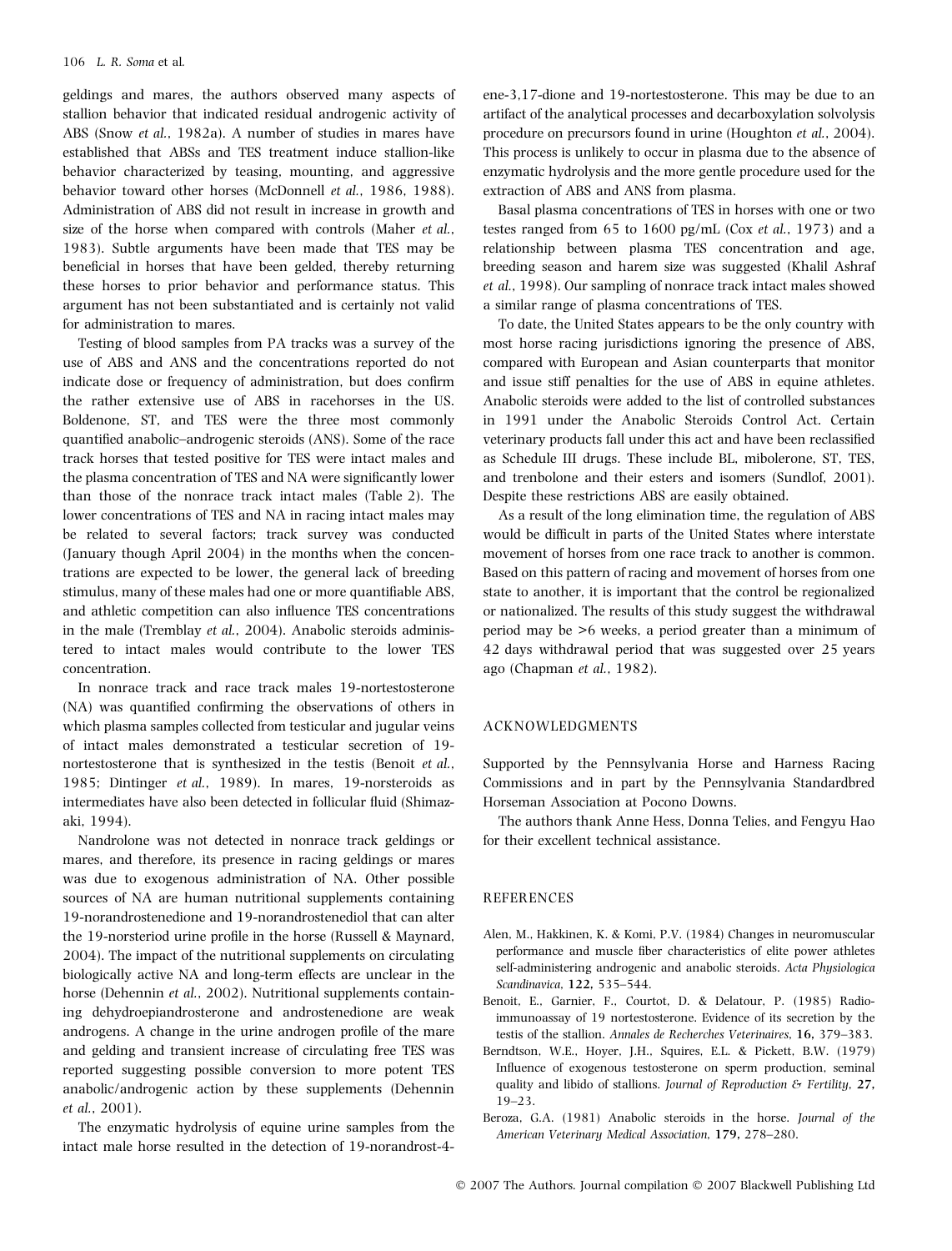- Blanchard, T.L. (1985) Some effects of anabolic steroids especially on stallions. Compendium on Continuing Education for the Practicing Veterinarian, 7, 364–S371.
- Boston, R.C., Greif, P.C. & Berman, M. (1981) Conversational SAAM an interactive program for kinetic analysis of biological systems. Computer Programs in Biomedicine, 13, 111–119.
- Chapman, D.I., Close, P.M., Moss, M.S. & Snow, D.H. (1982) Plasma concentrations and urinary excretion of nandrolone and/or its metabolites after intramuscular injection of nandrolone phenylpropionate to horses. Equine Veterinary Journal, 14, 213–218.
- Cox, J.E., Williams, J.H., Rowe, P.H. & Smith, J.A. (1973) Testosterone in normal, cryptorchid and castrated male horses. Equine Veterinary Journal, 5, 85–90.
- Dawson, H.A. & Gersten, K.E. (1978) Use of an anabolic steroid in racetrack practice. Modern Veterinary Practice, 59, 129–130.
- Dehennin, L., Bonnaire, Y. & Plou, P. (2001) Human nutritional supplements in the horse. Dehydroepiandrosterone versus androstenedione: comparative effects on the androgen profile and consequences for doping analysis. Journal of Analytical Toxicology, 25, 685–690.
- Dehennin, L., Bonnaire, Y. & Plou, P. (2002) Human nutritional supplements in the horse: comparative effects of 19-norandrostenedione and 19-norandrostenediol on the 19-norsteroid profile and consequences for doping control. Journal Chromatography B Analytical Technology Biomedical Life Science, 766, 257–263.
- Dietz, V.O., Mill, J. & Teuscher, R. (1974) Experimentelle Untersuchungen zur Anwendung anaboler steroide bei Sportpferden. Monatsschrift der Veterinaer-Medizin, 29, 938–944.
- Dintinger, T., Gaillard, J.L., Zwain, I., Bouhamidi, R. & Silberzahn, P. (1989) Synthesis and aromatization of 19-norandrogens in the stallion testis. Journal of Steroid Biochemistry, 32, 537–544.
- Dowling, P.M., Williams, M.A. & Clark, T.P. (1993) Adrenal insufficiency associated with long-term anabolic steroid administration in a horse. Journal of the American Veterinary Medical Association, 203, 1166– 1169.
- Dumasia, M.C., Houghton, E., Bradley, C.V. & Williams, D.H. (1983) Studies related to the metabolism of anabolic steroids in the horse: the metabolism of 1-dehydrotestosterone and the use of fast atom bombardment mass spectrometry in the identification of steroid conjugates. Biomedical Mass Spectrometry, 10, 434–440.
- Elashoff, J.D., Jacknow, A.D., Shain, S.G. & Braunstein, G.D. (1991) Effects of anabolic-androgenic steroids on muscular strength. Annals of Internal Medicine, 115, 387–393.
- Freed, D.L., Banks, A.J., Longson, D. & Burley, D.M. (1975) Anabolic steroids in athletics: crossover double-blind trial on weightlifters. British Medical Journal, 2, 471–473.
- Gonzalez, B., Hernando, R. & Manso, R. (2000) Anabolic steroid and gender-dependent modulation of cytosolic HSP70s in fast- and slowtwitch skeletal muscle. Journal of Steroid Biochemistry and Molecular Biology, 74, 63–71.
- Guan, F., Uboh, C.E., Soma, L.R., Luo, Y., Rudy, J. & Tobin, T. (2005) Detection, quantification and confirmation of anabolic steroids in equine plasma by liquid chromatography integrated with tandem mass spectrometry. Journal of Chromatography B, 829, 56-68.
- Guan, F., Uboh, C.E., Soma, L.R., Luo, Y. & Peterman, S. (2006) Collision-induced dissociation pathways of anabolic steroids by electrospray ionization tandem mass spectrometry. Journal of the American Society for Mass Spectrometry, 17, 477–489.
- Hartgens, F. & Kuipers, H. (2004) Effects of androgenic-anabolic steroids in athletes. Sports Medicine, 34, 513–554.
- Houghton, E. (1977) Studies related to the metabolism of anabolic steroids in the horse: 19-nortestosterone. Xenobiotica, 7, 683–693.
- Houghton, E. & Dumasia, M.C. (1979) Studies related to the metabolism of anabolic steroids in the horse: testosterone. Xenobiotica, 9, 269–279.
- Houghton, E. & Dumasia, M.C. (1980) Studies related to the metabolism of anabolic steroids in the horse: the identification of some 16-oxygenated metabolites of 19-nortestosterone. Xenobiotica, 10, 381–390.
- Houghton, E., Teale, P. & Dumasia, M.C. (1984) Improved capillary gaschromatographic–mass spectrometric method for the determination of anabolic steroid and corticosteroid metabolites in horse urine using oncolumn injection with high-boiling solvents. Analyst, 109, 273–275.
- Houghton, E., Dumasia, M.C., Teale, P., Moss, M.S. & Sinkins, S. (1986) Development of a gas chromatographic-mass spectrometric method using multiple analytes for the confirmatory analysis of anabolic steroid residues in horse urine: II. Detection of administration of 19 nortestosterone phenylpropionate to equine male castrates and fillies. Journal of Chromatography A, 383, 1–8.
- Houghton, E., Teale, P., Fenyvesi, I. & Dumasia, M.C. (2004) Studies related to the origin of C18 neutral steroids isolated from extracts of urine from the entire male horse. Proceedings 15th International Conference Racing Analysts Veterinarians. Eds Albert, P.H., Morton, T. & Wade, J.F., pp. 161–166. Dubai, United Arab Emirates.
- Hughes, T.K., Fulep, E., Juelich, T., Smith, E.M. & Stanton, G.J. (1995) Modulation of immune responses by anabolic androgenic steroids. International Journal of Immunopharmacology, 17, 857–863.
- Hyyppa, S. (2001) Effects of nandrolone treatment on recovery in horses after strenuous physical exercise. Journal of Veterinary Medicine, 48, 343–352.
- Hyyppa, S., Rasanen, L.A., Persson, S.G.B. & Poso, A.R. (1994) Anabolic steroids and exercise performance in Finnhorse trotters. Proceedings 10th International Conference Racing Analysts Veterinarians. pp. 180– 181. Stockholm, Sweden.
- Kadi, F., Eriksson, A., Holmner, S. & Thornell, L.E. (1999) Effects of anabolic steroids on the muscle cells of strength-trained athletes. Medicine and Science in Sports and Exercise, 31, 1528–1534.
- Khalil Ashraf, M., Murakami, N. & Kaseda, Y. (1998) Relationship between plasma testosterone concentrations and age, breeding season and harem size in Misaki feral horses. Journal of Veterinary Medical Science, 60, 643–645.
- Kuhn, C.M. (2002) Anabolic steroids. Recent Progress in Hormone Research, 57, 411–434.
- Macdougall, D.F. & Jondorf, W.R. (1989) 19-nortestosterone detection in canine plasma after intramuscular administration of 19-nortestosterone phenylpropionate. Research in Veterinary Science, 47, 399–401.
- Maher, J.M., Squires, E.L., Voss, J.L. & Shideler, R.K. (1983) Effect of anabolic steroids on reproductive function of young mares. Journal of the American Veterinary Medical Association, 183, 519–524.
- McDonald, L.E. (1977) Hormones affecting reproduction. In Veterinary Pharmacology & Therapeutics, 4th edn, Eds Jones, L.M., Booth, N.H. & McDonald, L.E., pp. 635–636. The Iowa State University Press, London.
- McDonnell, S.M., Garcia, M.C., Blanchard, T.L. & Kenney, R.M. (1986) Evaluation of androgenized mares as an estrus detection aid. Theriogenology, 26, 261–266.
- McDonnell, S.M., Hinrichs, K., Cooper, W.L. & Kenney, R.M. (1988) Use of an androgenized mare as an aid in detection of estrus in mares. Theriogenology, 30, 547–553.
- Minto, C.F., Howe, C., Wishart, S., Conway, A.J. & Handelsman, D.J. (1997) Pharmacokinetics and pharmacodynamics of nandrolone esters in oil vehicle: effects of ester, injection site and injection volume. The Journal of Pharmacology and Experimental Therapeutics, 281, 93–102.
- Mottram, D.R. & George, A.J. (2000) Anabolic steroids. Best Practice & Research Clinical Endocrinology & Metabolism, 14, 55–69.
- Nimmo, M.A., Snow, D.H. & Munro, C.D. (1982) Effects of nandrolone phenylpropionate in the horse: (3) skeletal muscle composition in the exercising animal. Equine Veterinary Journal, 14, 229–233.